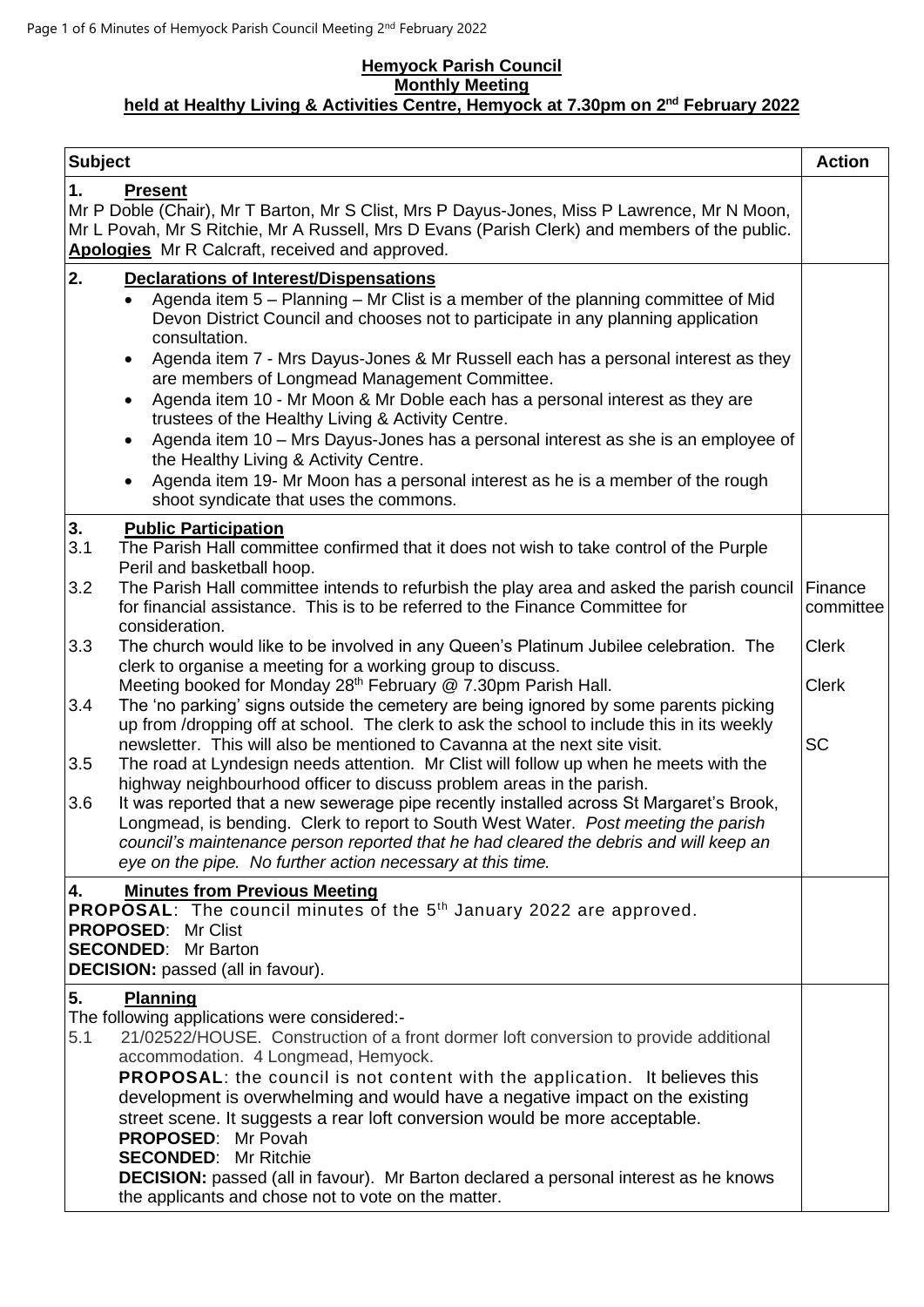Permission granted noted for:-

- 5.2 21/02160/HOUSE. Erection of a conservatory to rear. 7 Higher Millhayes, Hemyock.
- 5.3 21/02249/FULL. Erection of an agricultural storage barn. Rodleigh Farm, Hemyock.<br>5.4 21/02303/FULL. Erection of a general purpose agricultural building. Land at NGR
- 5.4 21/02303/FULL. Erection of a general purpose agricultural building. Land at NGR 314111 111293 (Moorhayes) Hemyock.

#### **6. Finance**

6.1 Income and expenditure and bank reconciliation.

# **INCOME**

| No | Amount   From |                                             |
|----|---------------|---------------------------------------------|
|    |               | 15.00   Skatepark donation                  |
|    |               | 20.00   Exe Valley Pizza donation, Longmead |
| 3  |               | 240.00   Skatepark donations                |
|    |               | 10.00   Skatepark donations                 |
| 5  |               | 1,289.19   Skatepark donations              |

## **EXPENDITURE**

| <b>No</b> | Amount | Payee                     | Reason                           |
|-----------|--------|---------------------------|----------------------------------|
| 1.        | 26.85  | Classy Glass              | Bus shelter, glass               |
| 2.        | 650.00 | Tom Johnston              | Skate Jam (Grant money received) |
| 3.        | 122.08 | <b>Blackdown Clothing</b> | Skate Jam (Grant money received) |
| 4.        | 120.00 | K Amor                    | Toilet cleaning                  |
| 5.        | 207.00 | I Pike                    | Village maintenance              |
| 6.        | 825.39 | D Evans                   | Clerk wages and expenses         |
| 7.        | 56.32  | <b>Npower</b>             | Electricity, toilets             |
| 8.        | 340.00 | N Page                    | Footpath P3                      |
| 9.        | 191.00 | Woodquist                 | Website hosting                  |
| 10        | 73.82  | N Thompson                | Reimbursement, chainsaw costs    |
| 11        | 156.85 | South West Water          | Public conveniences              |
| 12        | 12.54  | South West Water          | Cemetery                         |
| 13        | 179.20 | Spot On                   | Consumables, public conveniences |

### **BANK RECONCILIATION**

| Account                         | Amount     |
|---------------------------------|------------|
| HSBC Community a/c              | 477.72     |
| <b>HSBC Deposit</b>             | 94,347.47  |
| <b>Unity Trust Bank current</b> | 350.00     |
| Unity Trust Bank deposit        | 59,647.05  |
| <b>Unity Trust Bank GF</b>      | 711.01     |
| Unity Trust Bank P3             | 1762.32    |
| Skipton 1-year Bond             | 86,906.18  |
| <b>United Trust Bank</b>        | 79,613.87  |
| Total                           | 323,815.62 |

**PROPOSAL:** that the income is agreed and the above cheques/payments are paid/agreed. **PROPOSED**: Mr Clist **SECONDED:** Mr Ritchie **DECISION**: passed (all in favour).

# **7. Longmead**

7.1 Overflow car park area – Mr Russell and Mr Povah had met on site and mapped out an area to be revamped. It was agreed that they would meet again on site together with Mr Moon to discuss the matter further and come back to the parish council with some LP/NM/ AR Clerk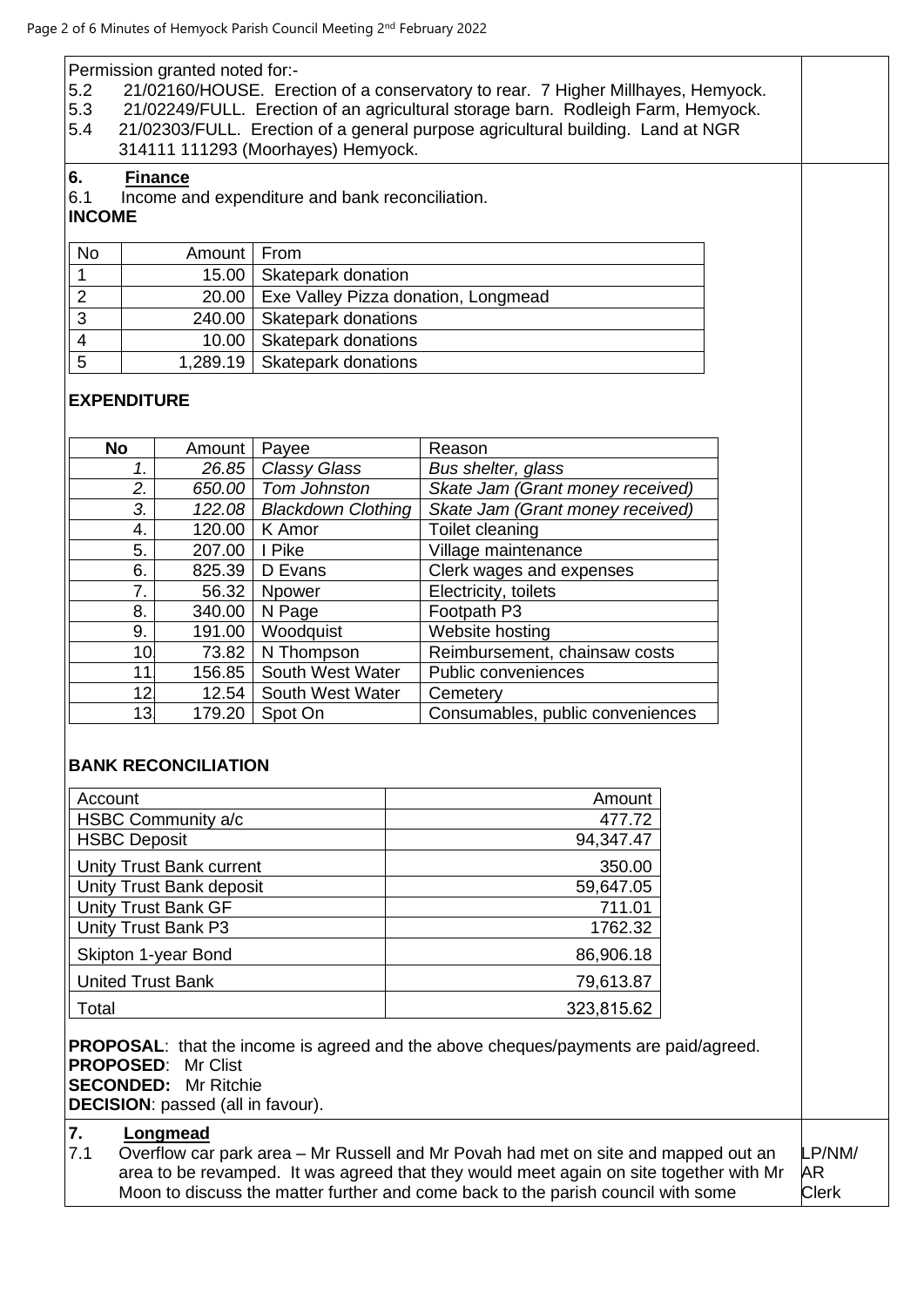| 7.2       | quotations to consider. The clerk was asked to seek clarification on whether any planning<br>permission would be necessary.<br>Longmead Management Group (LMG) – Mr Russell update the pc following the latest<br>LMG meeting.                                                                                                                                                                                                                                                                                                                                                                                                                                     |                      |
|-----------|--------------------------------------------------------------------------------------------------------------------------------------------------------------------------------------------------------------------------------------------------------------------------------------------------------------------------------------------------------------------------------------------------------------------------------------------------------------------------------------------------------------------------------------------------------------------------------------------------------------------------------------------------------------------|----------------------|
|           | . CCTV - in September last year the council agreed in principle to the installation of CCTV<br>at Longmead but asked for full costings and more information. The quotations have now<br>been provided. It was suggested that the quality of images will be too poor to be of use,<br>that images cannot be published on social media to help identify wrongdoers, and be that                                                                                                                                                                                                                                                                                      |                      |
|           | some areas won't be covered by the CCTV. It was suggested that dummy cameras<br>might be an alternative option. Mr Russell was asked to go back to LMG for further<br>investigation and clarification.                                                                                                                                                                                                                                                                                                                                                                                                                                                             | <b>AR</b>            |
|           | • Grant and letter confirming freehold use - required to secure a grant to purchase an<br>Aeroquick. It was suggested that this equipment might not work on Hemyock's pitches<br>due to its clay content. It was suggested that the football club carry out percolation tests<br>to establish if this equipment will be effective. Clerk to establish exactly what the football<br>club need the pc to confirm in its letter.                                                                                                                                                                                                                                      | AR                   |
|           | <b>PROPOSAL:</b> the pc agrees in principle to give a grant of £1,200 towards the 'aeroquick'<br>piece of equipment as long as percolation tests beforehand prove that it will work. Clerk<br>to contact the football club for clarity on exactly what is necessary in the letter of support.<br><b>PROPOSED: Mr Povah</b><br><b>SECONDED:</b> Mr Barton                                                                                                                                                                                                                                                                                                           | <b>Clerk</b>         |
|           | <b>DECISION:</b> passed (all in favour).                                                                                                                                                                                                                                                                                                                                                                                                                                                                                                                                                                                                                           |                      |
|           | <b>Temporary Flood Lights</b><br><b>PROPOSAL:</b> the pc gives the football club permission to use temporary floodlights (in                                                                                                                                                                                                                                                                                                                                                                                                                                                                                                                                       |                      |
|           | line with existing rules with regard to timing of lights).<br><b>PROPOSED: Mr Moon</b>                                                                                                                                                                                                                                                                                                                                                                                                                                                                                                                                                                             |                      |
|           | <b>SECONDED:</b> Mr Ritchie                                                                                                                                                                                                                                                                                                                                                                                                                                                                                                                                                                                                                                        |                      |
|           | <b>DECISION:</b> passed (all in favour).                                                                                                                                                                                                                                                                                                                                                                                                                                                                                                                                                                                                                           |                      |
|           | • Ditch clearance<br>Mr Russell will obtain a quotation from Jamie Stevens for the work                                                                                                                                                                                                                                                                                                                                                                                                                                                                                                                                                                            | <b>AR</b>            |
|           |                                                                                                                                                                                                                                                                                                                                                                                                                                                                                                                                                                                                                                                                    |                      |
|           |                                                                                                                                                                                                                                                                                                                                                                                                                                                                                                                                                                                                                                                                    |                      |
|           | Defibrillator<br>$\bullet$<br>The football club has its own defibrillator and has suggested it could replace the council-<br>managed defibrillator at Longmead. The pc requires more information from the football<br>club. What package have they got with the defib? Is it leased? Who will maintain it? It<br>was suggested that the pc will mention to Cavanna when it meets with them later in the<br>week about the possibility of providing a wall/area with electricity to house another<br>defibrillator and noticeboard. Mr Doble will speak to the school to see what equipment                                                                         |                      |
| 7.3       | they have.<br>Play Area – the problems identified at the annual safety check have been put right by                                                                                                                                                                                                                                                                                                                                                                                                                                                                                                                                                                |                      |
|           | Sutcliffe, the play area equipment provider.                                                                                                                                                                                                                                                                                                                                                                                                                                                                                                                                                                                                                       |                      |
| 7.4       | Public Spaces Protection Order (PSPO)<br>MDDC wishes to amend its Public Spaces Protection Order and is now consulting on the<br>amendments. The consultation period will run from the end of January to 25 <sup>th</sup> February.<br>The amendments include keeping dogs on leads at Higher Millhayes grass area and<br>Longmead. These were missed off the original order. The parish council supports these<br>amendments. Dogs should not be allowed to run onto the football playing pitches and if<br>dogs are kept on leads this will prevent that from happening. The pc is keen to provide<br>an alternative dog walking area on the new community land. |                      |
| 8.<br>8.1 | <b>Clerk Update</b><br>HSBC – the bank has changed its charging structure. Clerk to refer to finance committee<br>to discuss internet banking.                                                                                                                                                                                                                                                                                                                                                                                                                                                                                                                     | Finance<br>Committee |
| 8.2       | Committees<br><b>PROPOSAL:</b> the membership of all committees etc., remain unchanged.<br><b>PROPOSED: Mr Clist</b><br><b>SECONDED:</b> Mr Moon<br><b>DECISION:</b> passed (all in favour).                                                                                                                                                                                                                                                                                                                                                                                                                                                                       |                      |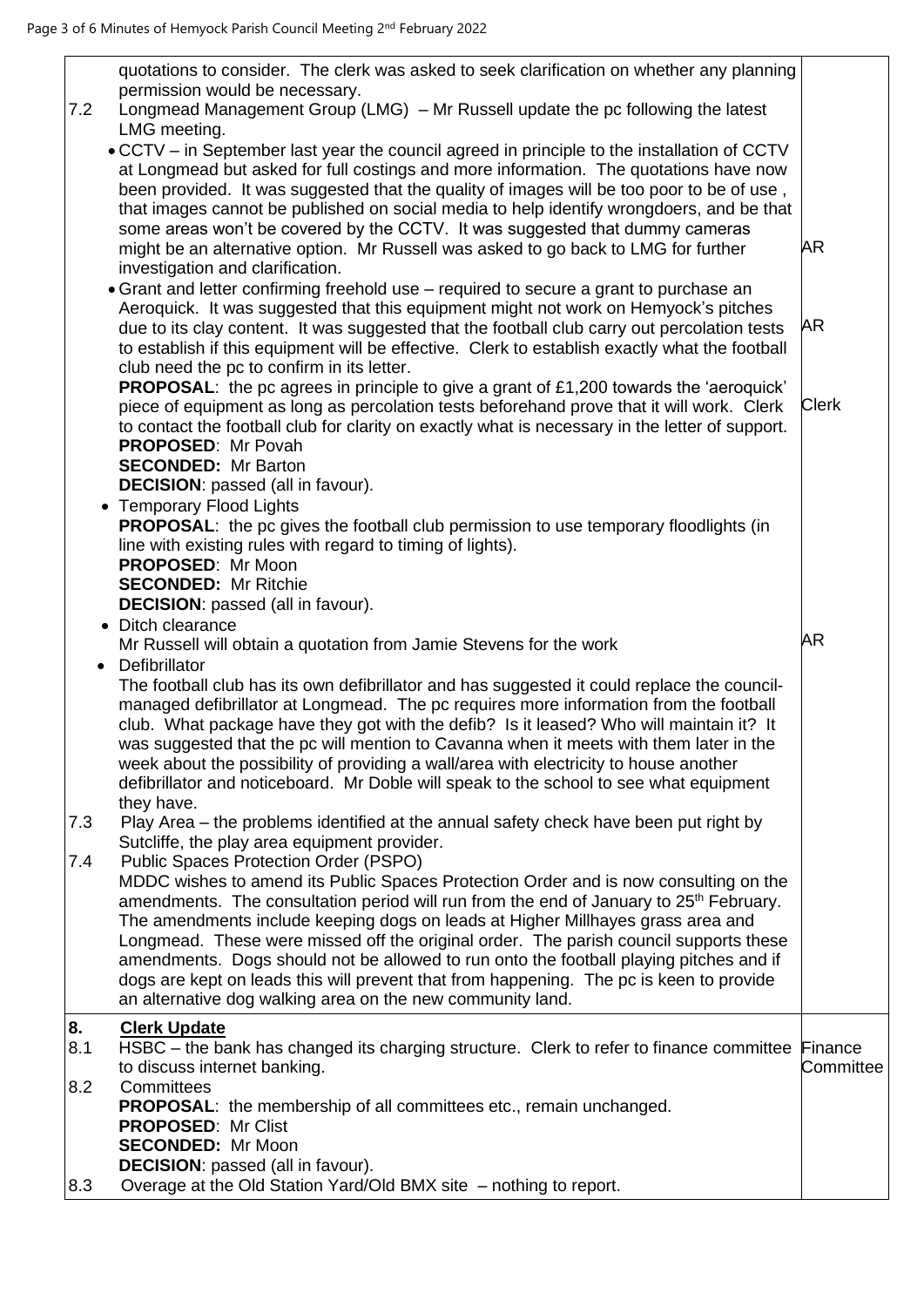| 8.4         | Seddons - has offered to provide/sponsor '20 is plenty' signs for the village. It was<br>agreed to ask Seddons for 6 signs.                                                                                                                                                                                                                                                                                                                                                                                                                                          |  |
|-------------|----------------------------------------------------------------------------------------------------------------------------------------------------------------------------------------------------------------------------------------------------------------------------------------------------------------------------------------------------------------------------------------------------------------------------------------------------------------------------------------------------------------------------------------------------------------------|--|
| 9.<br>9.1   | <b>Cemetery</b><br><b>Moles</b><br><b>PROPOSAL:</b> Nick Williams is instructed to deal with the moles at the cemetery and<br>grass areas at BHLAC. Although not the cheapest quotation, he comes recommended.<br><b>PROPOSED: Mr Doble</b><br><b>SECONDED:</b> Mr Barton<br><b>DECISION:</b> passed (all in favour).                                                                                                                                                                                                                                                |  |
| 10.<br>10.1 | <b>Blackdown Healthy Living &amp; Activities Centre</b><br>Crash Barrier in car park – Mr Ritchie reported that the new design (reduce height of wall,<br>install tubular railings and concrete) would cost over £13,000. Mr Moon suggested<br>installing kerbstones as a cheaper alternative solution. Mr Russell suggested galvanised<br>posts and timber rails.<br><b>PROPOSAL:</b> the pc goes ahead with the new design using tubular rails etc. Mr Ritchie<br>and Mr Povah to obtain 3 quotations.<br><b>PROPOSED: Mr Doble</b><br><b>SECONDED: Mr Russell</b> |  |
| 10.2        | <b>DECISION:</b> passed (all in favour).<br>Tree Works at BHLAC and floodbridge<br><b>PROPOSAL:</b> Ashculme Tree Surgeons are instructed to go ahead with the work<br>providing that there are no honeybees present in the trees.<br><b>PROPOSED: Mr Doble</b><br><b>SECONDED:</b> Mrs Dayus-Jones<br><b>DECISION:</b> passed (8 for/1 against).                                                                                                                                                                                                                    |  |
| 10.3        | Request for financial funding - consider letter from BHLAC for funding<br><b>PROPOSAL:</b> the pc makes a grant of £1,000 to BHLAC.<br><b>PROPOSED: Mr Doble</b><br><b>SECONDED:</b> Mr Povah<br><b>DECISION:</b> passed (all in favour). Mr Clist and Mr Ritchie abstained from voting.                                                                                                                                                                                                                                                                             |  |
| 11.<br>11.1 | <b>Correspondence</b><br>letter of thanks from Royal British Legion noted.                                                                                                                                                                                                                                                                                                                                                                                                                                                                                           |  |
| 12.<br>12.1 | The Queen's Platinum Jubilee<br>The clerk will organise a meeting to establish a working group.<br>Post meeting – working group meeting organised for Monday 28 <sup>th</sup> February at 7.30 pm, Parish<br>Hall - anyone interested in helping organise an event should attend.                                                                                                                                                                                                                                                                                    |  |
| 13.         | <b>Community Land</b><br>Nothing to report.                                                                                                                                                                                                                                                                                                                                                                                                                                                                                                                          |  |
| 14.         | <b>Matters Arising</b><br>Nothing to report.                                                                                                                                                                                                                                                                                                                                                                                                                                                                                                                         |  |
| 15.         | <b>County Council Report</b><br>This time of year DCC is preparing its budget for April 2022/23. I have set out some of the<br>budgets/issues we have had to grapple with.                                                                                                                                                                                                                                                                                                                                                                                           |  |
|             | The draft budget complies with the targets set by Cabinet on 8th December which total £629.4<br>million. The total includes funding for budget pressures of £87.4 million that mainly relates to<br>additional expenditure to allow for service growth to cater for demographic changes such as<br>increased children and adult service users and unavoidable cost pressures. Savings and income<br>initiatives of £38.7 million are required to set a balanced budget.                                                                                              |  |
|             | The table below shows the 2022/23 Budget Targets by service area.                                                                                                                                                                                                                                                                                                                                                                                                                                                                                                    |  |
|             | <b>Adult Care &amp; Health</b><br>£312.928m increase of 10.5%<br><b>Children Services</b><br>£17.112m<br>10.8%<br>"<br>"<br>Communities, Public Health £41.243m<br>2.4%                                                                                                                                                                                                                                                                                                                                                                                              |  |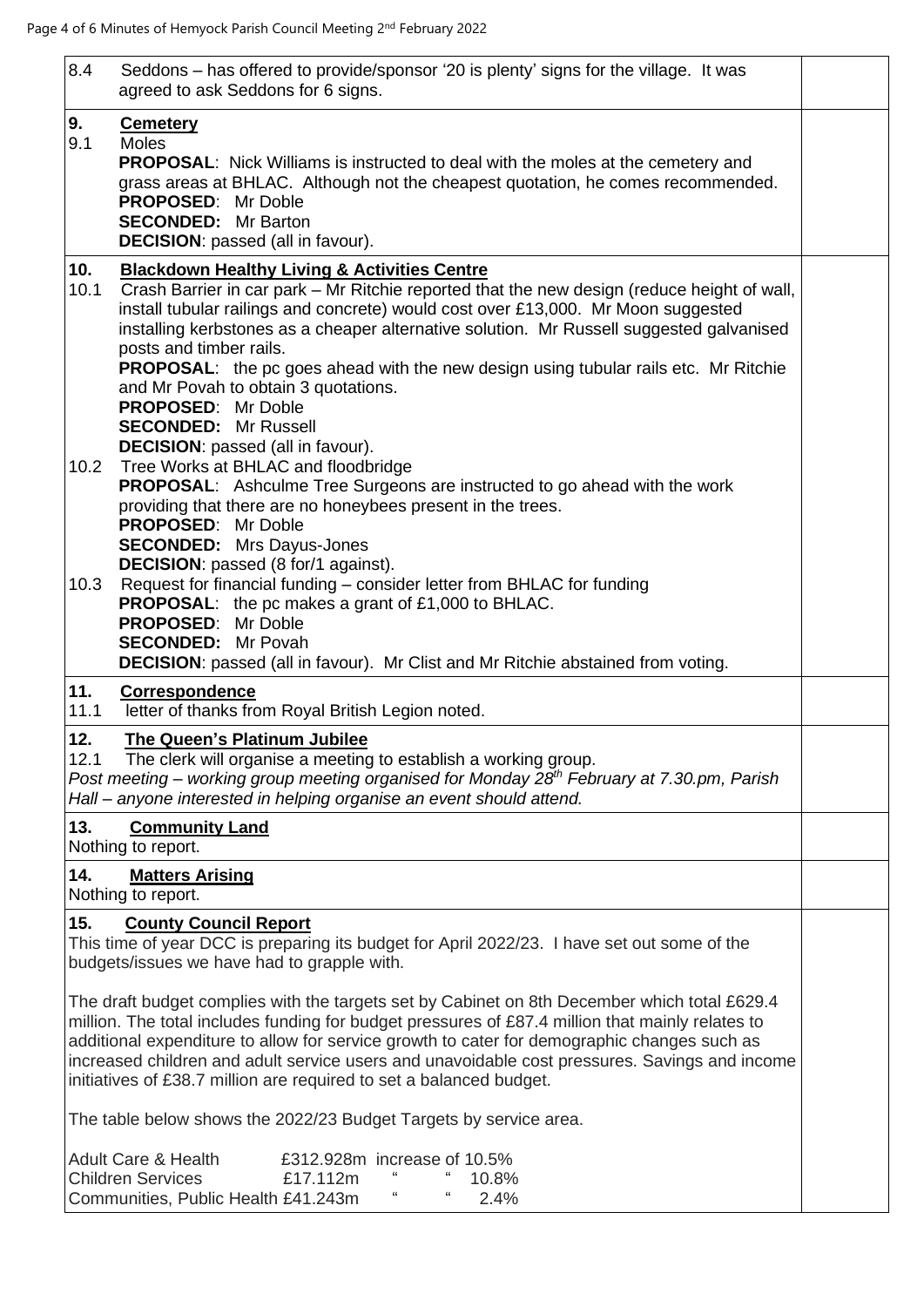average. In addition to the general improvement in the condition of the network discussed above the relatively benign weather throughout autumn and the start of winter has been a benefit. The above average figures recorded for June and August were due to the wet weather experienced in May and June and the reprogramming of annual inspections to the summer months.

The gully cleaning gangs are slightly behind programme but are confident of addressing this gap by dedicating some 'hand clean' gangs to some problem areas and increasing resources if necessary.